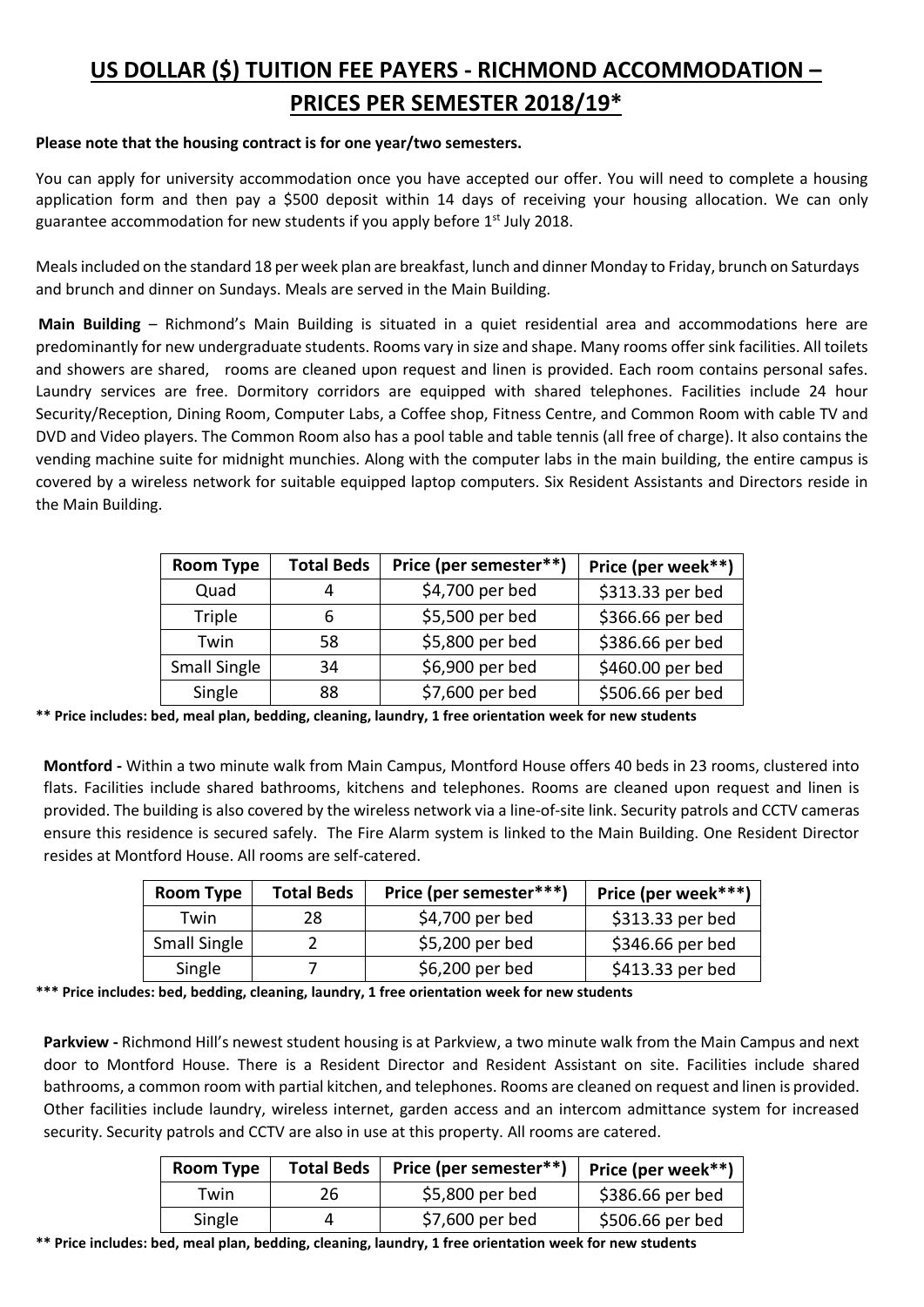**Red House, Lower Cottage and Longley –** These buildings are all located within the grounds of the Richmond Campus. All rooms are catered. Security patrols and CCTV cameras ensure these residences are secured safely. All toilets and showers are shared, rooms are cleaned upon request and linen is provided. Each room is covered by the wireless network and contains personal safes.

| <b>Room Type</b>       | <b>Total Beds</b> | Price (per semester**) | Price (per week**) |
|------------------------|-------------------|------------------------|--------------------|
| Red House - Twin       |                   | \$5,800 per bed        | \$386.66 per bed   |
| Lower Cottage - Twin   |                   | \$5,800 per bed        | \$386.66 per bed   |
| Red House - Single     |                   | \$7,600 per bed        | \$506.66 per bed   |
| Longley - Single       |                   | \$7,600 per bed        | \$506.66 per bed   |
| Lower Cottage - Single |                   | \$7,600 per bed        | \$506.66 per bed   |

**\*\* Price includes: bed, meal plan, bedding, cleaning, laundry, 1 free orientation week for new students**

## **US DOLLAR (\$) TUITION FEE PAYERS - KENSINGTON ACCOMMODATION – PRICES PER SEMESTER 2018/19\***

## **Please note that the housing contract is for one year/two semesters.**

Meals included on the standard 18 per week plan are breakfast, lunch and dinner Monday to Friday, brunch on Saturdays and brunch and dinner on Sundays. Meals are served in Atlantic House.

**Atlantic House -** Atlantic House is the main residence in Kensington. Single rooms are commonly allocated to Resident Assistants and graduating seniors. The all rooms have shared bathroom facilities and are catered.

The facilities in Atlantic House include 24-hour Security/Reception, Kensington Campus Library, Computer Lab with 51 computers, Dining Hall, Mailroom, and Common Room with cable TV and multi-regional DVD player. As with the Richmond Campus DVDs and videos are available free of charge from the library or Student Affairs Office. The Common Room also has a free pool table. The building is covered by the wireless internet link. There are launderette facilities in the basement.

| Room Type         | <b>Total Beds</b> | Price (per semester**) | Price (per week**) $ $ |
|-------------------|-------------------|------------------------|------------------------|
| <b>Small Twin</b> | 88                | \$5,900 per bed        | \$393.33 per bed       |
| Twin              |                   | \$7,000 per bed        | \$466.66 per bed       |
| Single            | 21                | \$7,700 per bed        | \$513.33 per bed       |

**\*\* Price includes: bed, meal plan, bedding, cleaning, laundry, 1 free orientation week for new students** 

**Ambassador House** - Ambassador House is a five-minute walk from Atlantic House across Gloucester Road. Ambassador is full of character, all the rooms are of different shapes and sizes. Single rooms are generally allocated to Resident Assistants and graduating seniors. Some rooms have en-suite facilities.

Ambassador House also has its own common room, with a TV and multi-regional DVD player. There are launderette facilities in the basement. All rooms are catered.

| <b>Room Type</b>       | <b>Total Beds</b> | Price (per semester**) | Price (per week**) |
|------------------------|-------------------|------------------------|--------------------|
| Triple                 | 9                 | \$5,600 per bed        | \$373.33 per bed   |
| Twin                   | 14                | \$5,900 per bed        | \$393.33 per bed   |
| Triple                 | 15                | \$6,500 per bed        | \$433.33 per bed   |
| Twin/Triple - en-suite |                   | \$6,800 per bed        | \$453.33 per bed   |
| Small Single           | 6                 | \$8,300 per bed        | \$553.33 per bed   |
| Single                 |                   | \$8,600 per bed        | \$573.33 per bed   |
| $Single - en$ -suite   | 4                 | \$8,700 per bed        | \$580.00 per bed   |

**\*\* Price includes: bed, meal plan, bedding, cleaning, laundry, 1 free orientation week for new students**